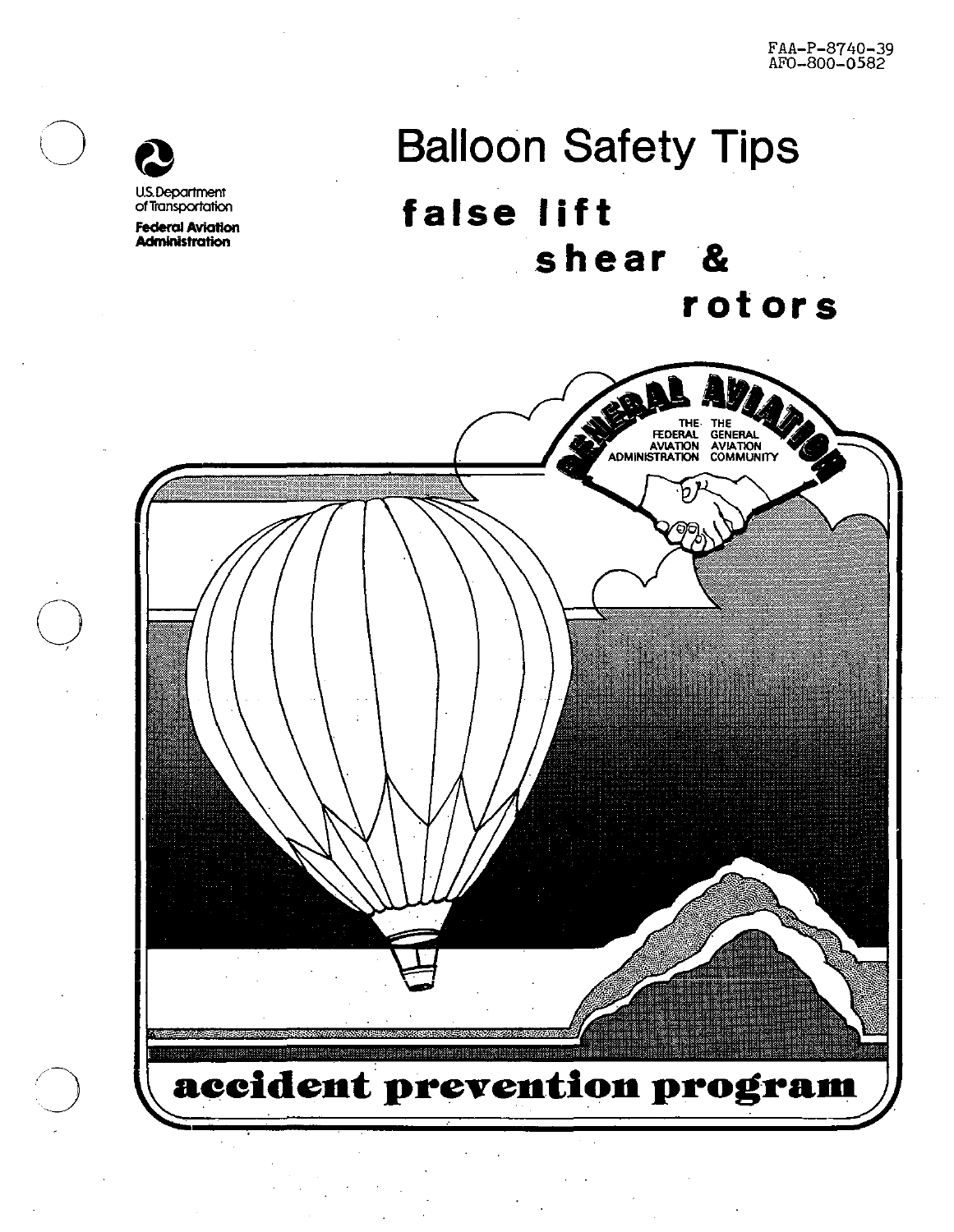# **FOREWORD**

The purpose of this series of publications is to provide the general aviation flying public with information that may improve aircraft operational safety. Because of the increasing activity in balloon operations and the increase in accidents involving balloons, safety tips for balloon pilots will be included in the Accident Prevention Program pamphlet series.

This article, contributed by the Albuquerque Aerostat Ascention Association, was written by Mr. Robert L. Ruppenthal, former Chief Design Engineer for Research and Development for Thunder Hot-Air Balloons arid author of several papers on safety in balloon operations.

 $\bigcirc$ 

I ||<br>||-

||<br>||

 $\parallel$ 

i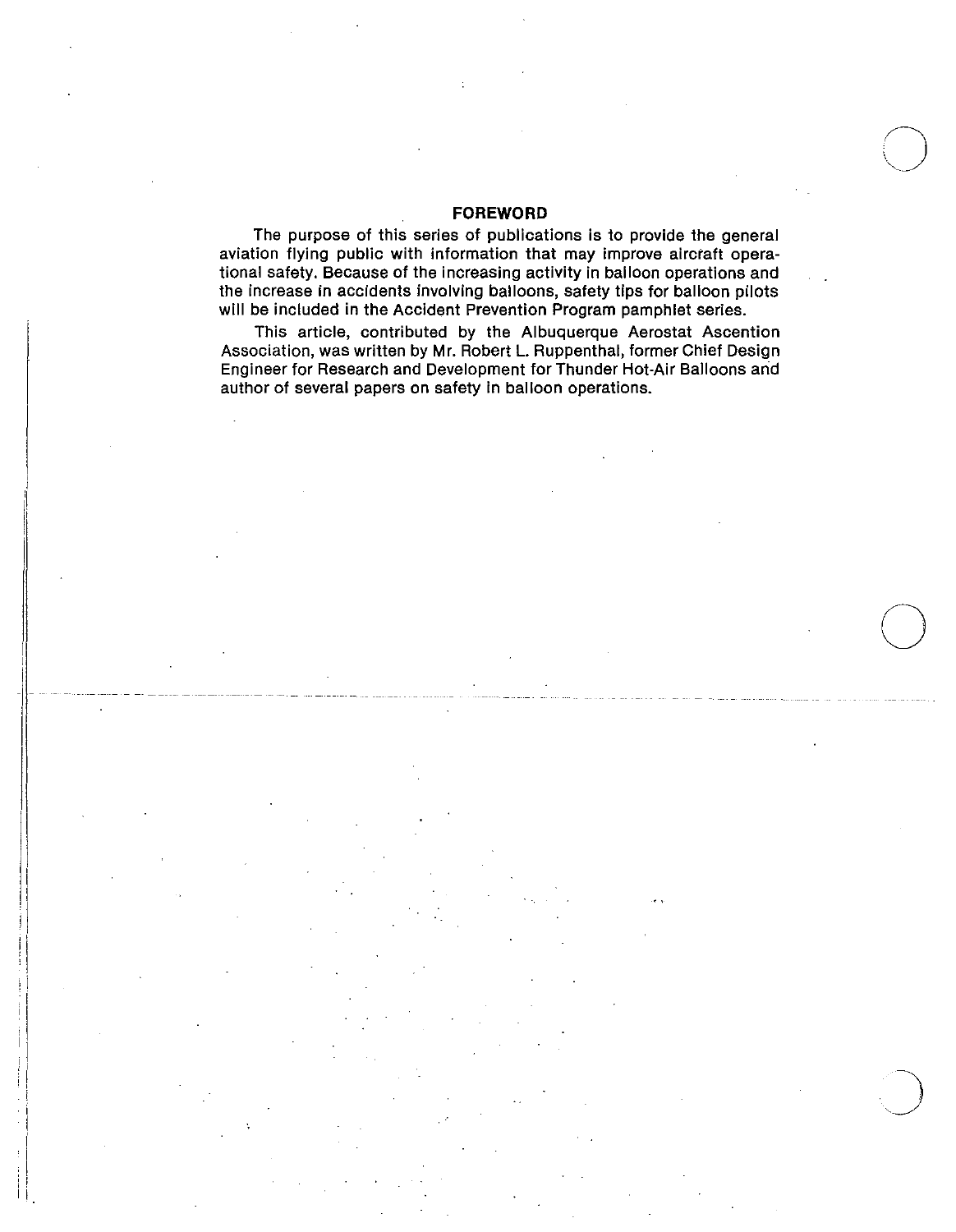# BALLOON SAFETY TIPS

Balloons respond to various air currents to a greater degree than other aircraft. Except for momentary delays wherein inertia of the balloon mass resists the energy of a new air current, the flight path of a balloon in equilibrium exactly mirrors the direction and velocity of the air current in which it is operating. This simple fact of balloon operation holds true for horizontal (the kind we like to fly in), vertical, and rotary air currents (when Mother Nature flies). This article is about flying with Mother Nature and includes a few tips on what to do when Mother Nature's flying becomes too exciting.

## FALSE LIFT

False lift Is an aerodynamic phenomena which occurs during the initial acceleration of the balloon. A balloon standing in the wind acts as an obstacle to normal air flow causing the wind speed to increase on the surface of the balloon. Changing the wind speed causes a pressure conversion to occur (static pressure decreases and velocity pressure increases) which results in false lift. During launch false lift couples with the balloon's normal lifting forces to cause the balloon to take off. The problem with having false lift is that it quits when the balloon reaches wind speed. Ready or not, false lift dissipates rapidly after takeoff causing the pilot to apply heat constantly in order to gain real lift before acceleration is complete. In a practical sense, false lift does not pose any operating problems until the wind speed exceeds approximately 10 mph.

False lift is unavoidable in a fast wind making takeoffs a challenge for the balloon pilot. Simultaneously, the pilot must watch burner operation, fabric, control the crew, assess the balloon's physical readiness for flight and judge the lift. The confusion of burner noise, passenger and crew demands, and the. physical jolting caused by the gondola dragging across the ground can quickly overload an unprepared pilot. The pilot should carefully prepare, inspect and rig the balloon prior to inflation to minimize the tasks required during inflation and prior to takeoff. This procedure is necessary to insure that the balloon is safe in the event takeoff occurs unexpectedly. The pilot must always assume false lift is present during takeoff, that the envelope lift is inadequate, and continue heating until balloon acceleration is complete and a positive climb rate is established. During takeoff and acceleration it is not possible to differentiate between real lift and false lift. The best policy is to heat past equilibrium temperature and then vent as necessary to maintain a comfortable rate of climb. False lift is easier to overcome when burner output is high, therefore fuel pressure is the best information available to judge the balloon's ability to overcome false lift . Small burners on big envelopes are obviously a poor choice of equipment for'fast wind operation. Obviously the takeoff field is important in fast wind operations. Obstructions downwind require additional clearance depending on wind speed due to the reduced initial climb rate of the balloon after losing the false lift.

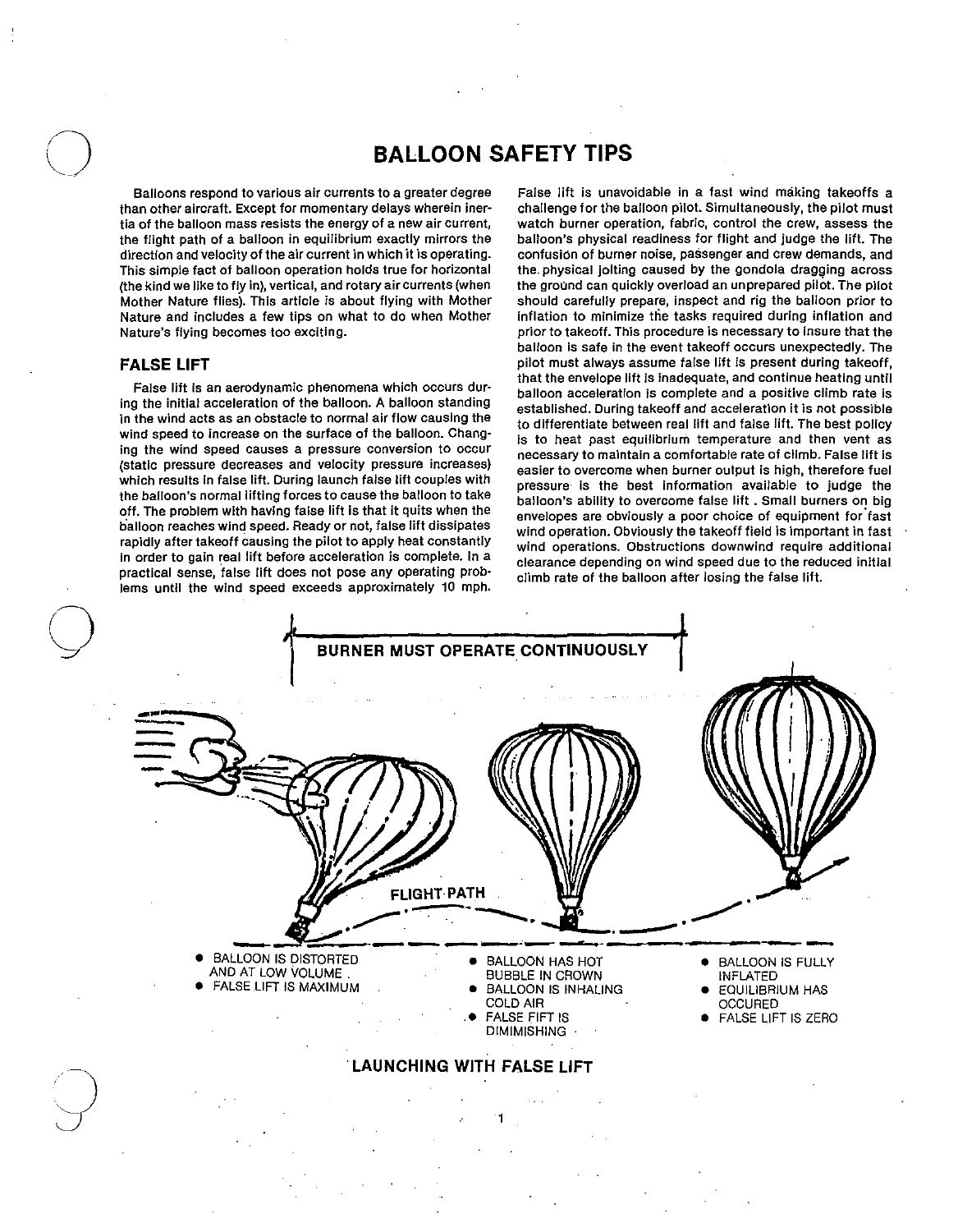### WIND SHEAR

Wind shear is a phenomena that resembles false lift in many ways. The principle difference is that the·balloon is airborne and may be accelerating or decelerating. In a practical sense, there is no difference between acceleration or deceleration since the balloon is symmetrical and responds uniformly to air floW in any direction. The real difference from a pilot's viewpoint is the location of the occurrence. False lift occurs from a known position selected by the pilot. Wind shear locations are usually unknown to the pilot which can increase the hazard. 1 recall a windy landing which was unfortunately expedited by a strong decelerating wind shear. At that time my balloon was not fitted With a skirt. The wind had increased unexpectedly to a force of about 25 to 30 mph. On a previous approach 1 accidently struck a bank and tree causing the deflation valve to open over 3 panels. Frankly, I was scared, nervous and excited and probably not thinking too clearly. I was flying down a river valley and the landing sites were typically small and surrounded by trees. I decided to descend to tree top elevation so that I would be ready when a suitable landing site appeared. 1 wasn't experienced enough to realize that strong shears are typically present just above tree lines. The shear destroyed the balloon's lift and I descended through the trees and into a small clearing. We hit hard but there was no damage to occupants or balloon. I learned 3 big lessons that day. First, that velcro tops are not rated for the life of the envelope. Second, wind shears can deflate the balloon sufficiently to lose control. Third, that skirts are a necessity because they allow you to heat during a shear.

Let's examine what is happening dynamically and thermodynamically to the envelope in a wind shear. The initial reaction of the envelope to a wind shear is to distort and gain false lift. False lift occurs instantaneously and is momentarily beneficial. Distortion occurs a little slower and is proportional to the gross weight of the balloon, envelope volume, and the strength of the shear. There is no evidence to suggest that one envelope design is more resistant to wind shear forces than another. The effect of distortion is to reduce the envelope volume causing exhalation through the throat which is followed by cold air inhalation. The distortion or breathing of the envelope may, and typically does, cycle several times. Each distortion causes the average envelope temperature to decrease because of the inhalation of cold air. The heat transfer rate of the balloon envelope is also greatly increased. The wind shear wipes away the dead air layer which is laying on the surface of the envelope. This dead air layer, or boundary layer, represents significant insulation to the envelope. When the boundary layer is wiped away by a gust the envelope heat loss nearly doubles. To view this in perspective the balloon will

2

. act like you doubled the load insofar as the operation and feeling of the balloon is concerned. The net result is a significant decrease in lift.

I mentioned that the reaction of the envelope to shear? also dependent upon, the internal pressure, the volume of  $\overline{\ }$ envelope and its gross weight. The internal pressure of balloon envelope of a given volume is directly proportional to its lift. The limiting pressure is a function of envelope height. Given an identical load, a small envelope will have a higher internal pressure than a larger envelope. A large envelope, loaded to its rated gross weight, will have a higher internal pressure than a small envelope loaded to its rated gross weight because of its greater height. What does all this mean to a pilot? Simply that a lightly loaded balloon will distort more than a heavily loaded balloon when it encounters a shear or gust because the internal pressure offers the only resistance to. those wind forces.

There is a serious hazard to flight associated with wind shear which could be easily overlooked. A heavy shear gust can displace the vertical axis of the balloon. This displacement from vertical can be extreme, perhaps as much as 30 to 40 degrees in severe turbulence. If the burner is operating at the moment the envelope displaces, severe structural damage to the throat can occur. Structural damage is not loss of fabric; fabric is not significant in the throat area because there is no internal pressure. Structural damage is loss of load tapes or ropes. The gravity of this problem is not easily visualized. The scenario involves the loss of lift and thus pressure in the envelope and the loss of two or more load tapes or ropes. When the load elements are burned free the fabric of that portion of the envelope is no longer supported. If the throat pressure is low or negative the fabric repositions itself into the balloon throat thus blocking the burner from the envelope. As the balloon begins to descend the velocity pressure created bY. the downward flight of the balloon presses on this unsy ported fabric causing it to close the throat further. At so. point, probably over 1500 feet/min., the force on fabri. becomes so great that the fabric tears. This enormous internal flap of fabric effectively splits the balloon from the inside. This is a known failure which has contributed to at least one fatal balloon accident. Advice? Don't use console mounted burner controls In turbulent air or high winds because they have too much afterburn. In turbulence and shears be ready to shut off the burner immediately. When at altitude it is seldom urgent to maintain equilibrium thus there is no particular reason to operate the burner when heavy envelope distortion is present. Be aware that high burner pressures can cause the flame to reach to distorted fabric on the side of envelope and result in major damage.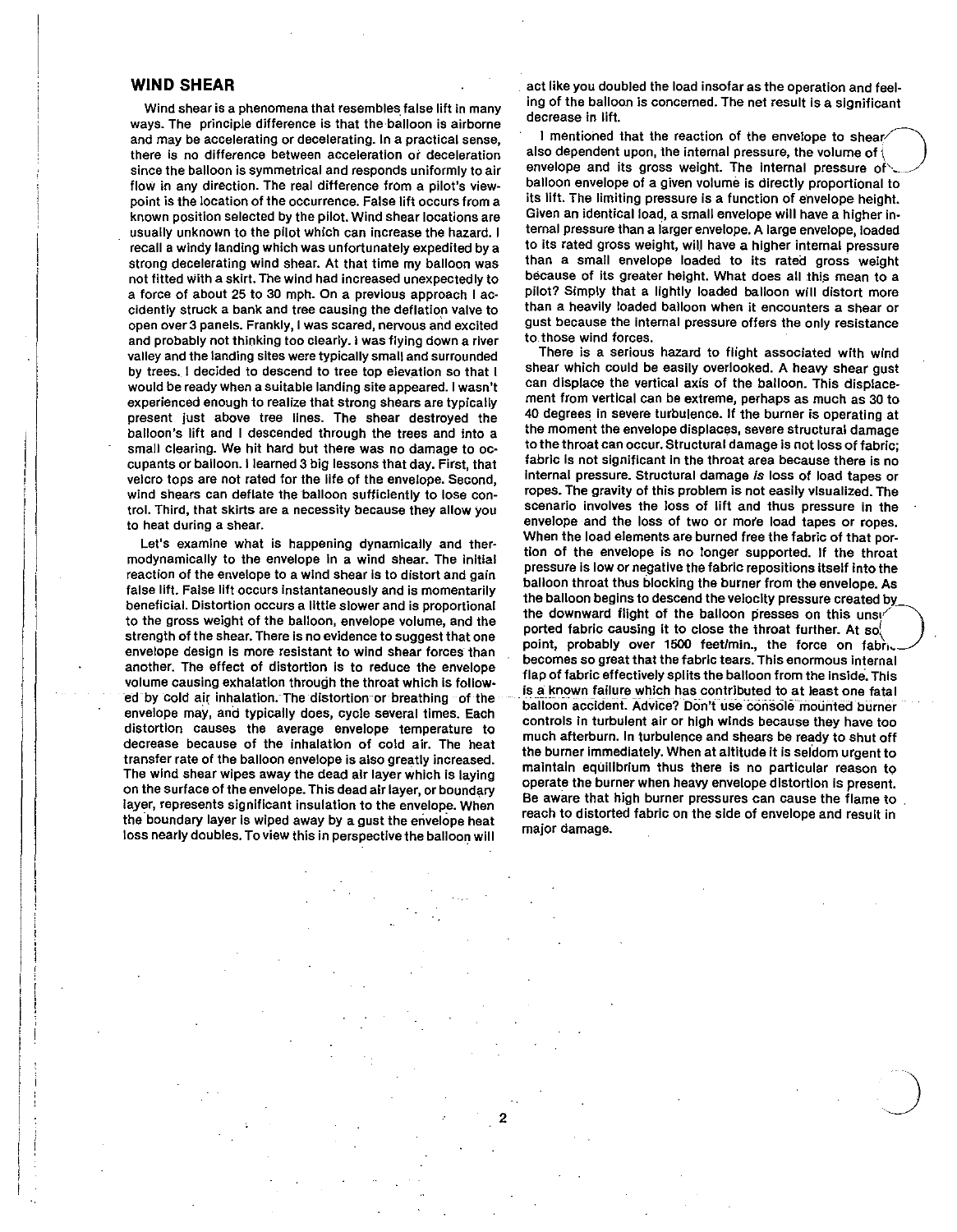